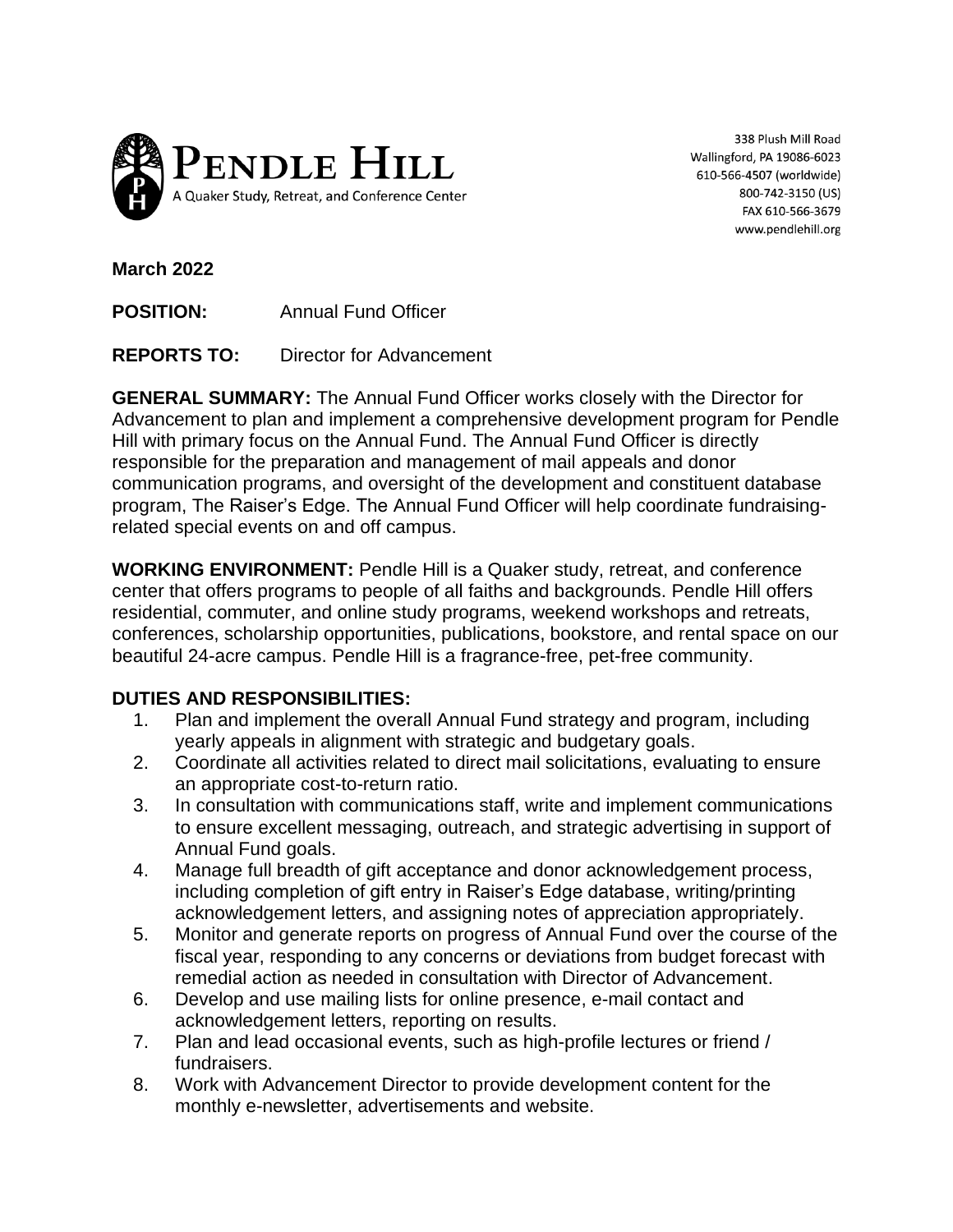- 9. Maintain detailed and timely records regarding donor relations, like contacts, visits, and stewardship efforts.
- 10. Ensure GAAP and auditors' best practices are met in all aspects of gift receipt procedures, including check collection and gift processing.
- 11. Prepare documentation and reports for Board's monthly Advancement committee meetings.
- 12. Other duties as assigned.

## **REQUIRED QUALIFICATIONS**

- 1. A minimum of three years' experience in the development field with a proven track record in achieving or exceeding fundraising goals.
- 2. Experience coordinating annual giving campaigns or direct marketing efforts, involving mail appeals, phone solicitations, email and online marketing.
- 3. Expertise in the use of The Raiser's Edge.
- 4. Proficient in Microsoft Office applications (Outlook, Word, Excel, PowerPoint) and the use of spreadsheets, and database software.
- 5. Excellent writing skills with experience in effective writing for fundraising purposes.
- 6. Ability to think strategically while also being detail-oriented.
- 7. Demonstrated good judgement, professionalism, and the highest standards of ethical conduct. Ability to maintain confidentiality.
- 8. Demonstrated ability to manage projects effectively.
- 9. Ability to work well independently and cooperatively with other staff and volunteers.
- 10. Comfort in multicultural work settings and commitment to social justice.

## **DESIRED QUALIFICATIONS**

1. Bachelor's degree or equivalent experience.

## **EXPECTATIONS OF ALL PENDLE HILL EMPLOYEES**:

- 1. A highly welcoming attitude and willingness to provide hospitality for members of, and visitors to, the Pendle Hill community. Openness to a wide range of spiritual beliefs and experiences, cultural backgrounds and practices, and differences (of all kinds).
- 2. Familiarity with Quaker faith and practices, and a commitment to learning more and/or a willingness to gain, deepen, and nurture such knowledge.
- 3. Appreciation of the role of Quakerism in the mission of Pendle Hill. Please see our mission, vision, and values statements as part of familiarizing yourself with Pendle Hill.

**TIME EXPECTATIONS:** This is a full-time, exempt position. Out of respect for work-life balance, "full-time" at Pendle Hill is 37.5 hours per week, with 7.5-hour typical workdays. Occasional evening and weekend work may be required. Full-time staff at Pendle Hill spend a few work hours each week contributing to the community through mealtime, housekeeping, or maintenance work.